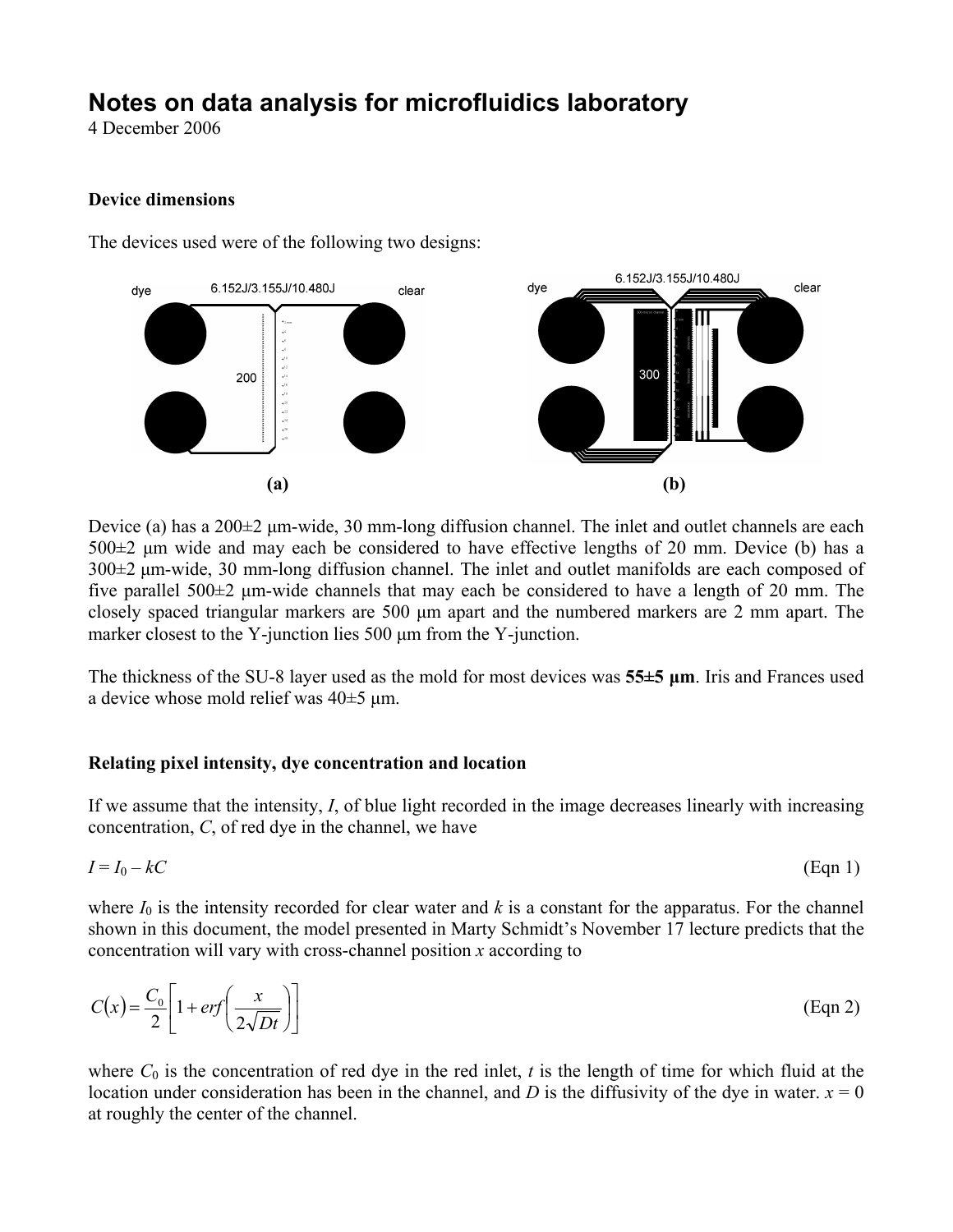## **Processing data from the images**

First establish how many meters a pixel represents in your images. You have probably captured an image of two of the distance markers; the pitch of the more closely spaced set of markers is 500 μm:



You will probably find that one pixel corresponds to  $\sim$ 1.6  $\mu$ m on the images.

To analyse your data we suggest using Matlab. The following command loads data from a bitmap file in your working directory to a matrix called image:

image = imread('image.011.000000.bmp','BMP');

To display the image on the screen type: imshow(image)



 $image(:,:,3)$  contains the blue intensities, which are of the most interest to us. An arbitrarily chosen row of blue pixels from the image will, on its own, typically give a noisy trace: the command plot(image(200,:,3)) would yield: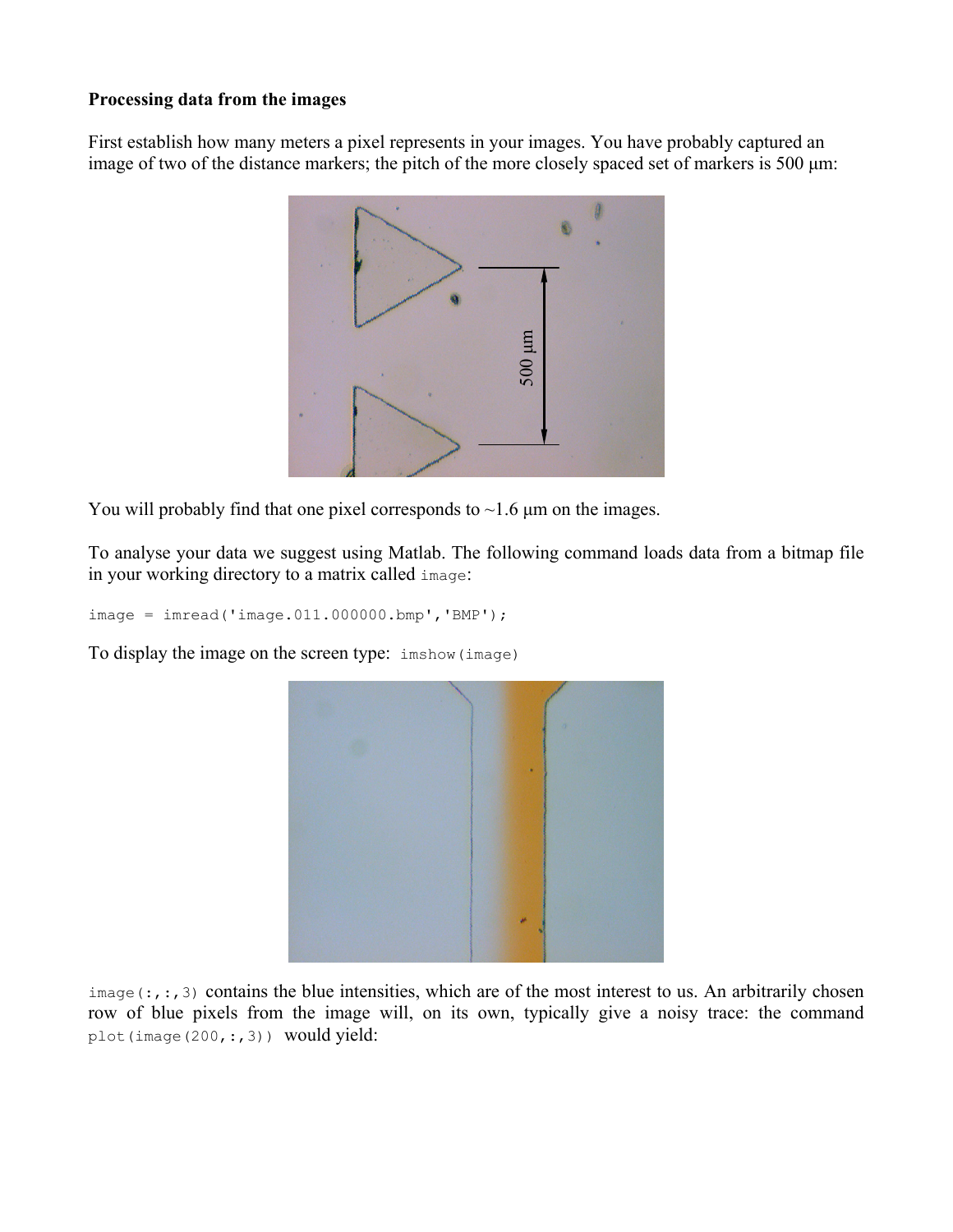

We can get a smoother trace by averaging pixels length-wise along the channel:

```
AverageBlueIntensity = mean(image(:, :, 3));plot(AveragedBlueIntensity)
```


One approach to extracting the diffusivity would be to identify the channel walls in the trace, discard data from outside the channel, and fit an error function to the intensity profile within the channel. If taking this approach, it is important to be confident that both the maximum gradient *and* the amplitude of the function are fitted appropriately. Alternatively, you might consider simply drawing a tangent to the intensity profile at its center, finding its points of intersection with appropriate lines of maximum and minimum intensity for the profile, and using the cross-channel distance between the points of intersection to deduce the diffusivity of the dye. The difficulty here lies in visualizing the maximum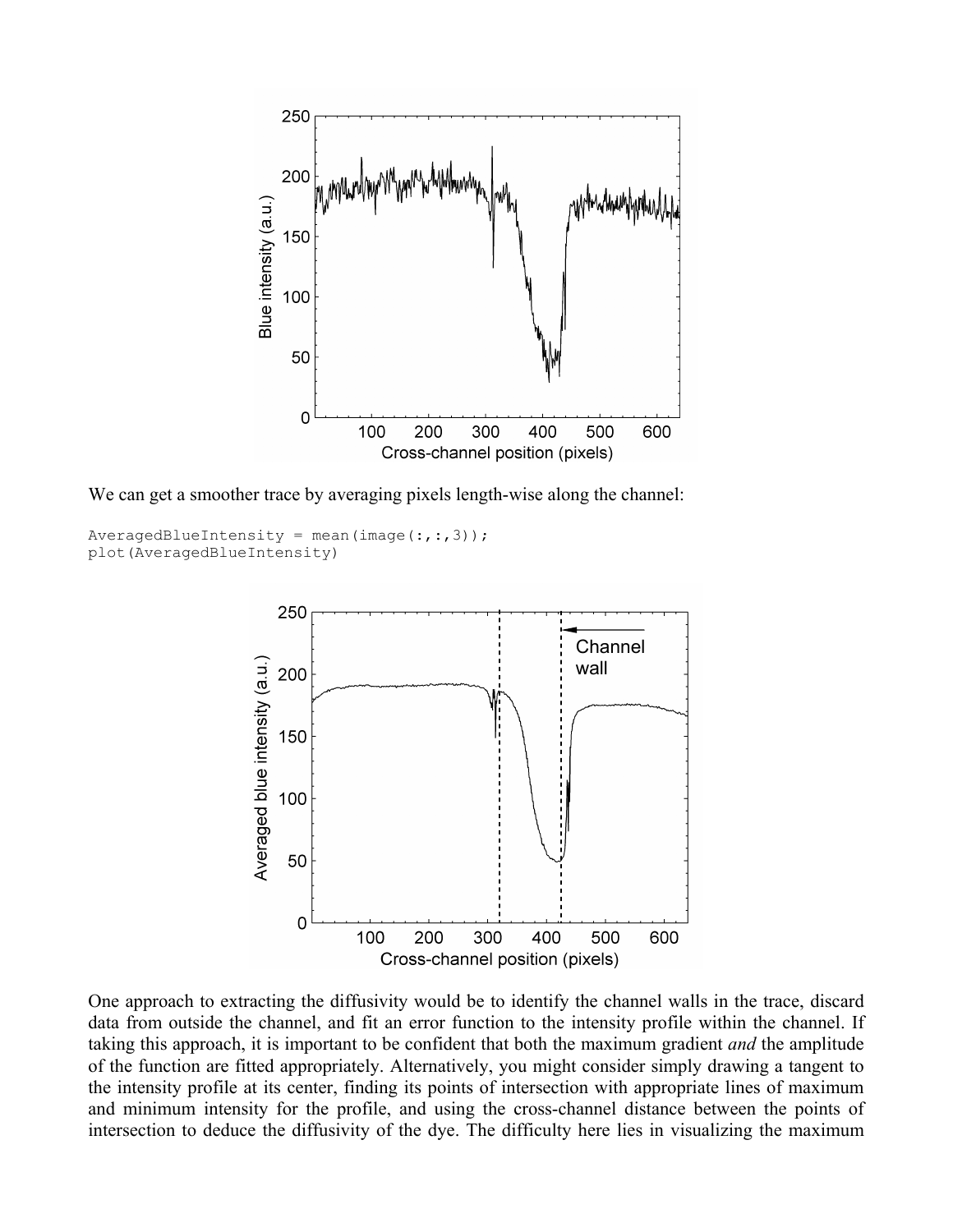gradient of the trace and in choosing the maximum and minimum intensities appropriately. The estimate of diffusivity depends upon the square of the characteristic distance:



A third possible approach is to take the spatial derivative of the intensity profile — which we expect to be Gaussian in shape — and to measure the width of the peak. This method does not rely upon manual skill in interpreting the graph. Neither should the absolute amplitude of the trace influence the diffusivity extracted in this way.

Successful numerical differentiation relies on having a smooth enough intensity trace to begin with. The following command smoothes the trace across the width of the channel by applying a moving average filter with a width of 10 pixels:

SmoothedBlueIntensity = filter( $0.1.*$ ones( $1,10$ ),  $1,$  AveragedBlueIntensity);

These commands evaluate and plot the gradient of the smoothed intensity–position trace:

dI by  $dx =$  SmoothedBlueIntensity(2:640)-SmoothedBlueIntensity(1:639); plot(-1.\*dI\_by\_dx)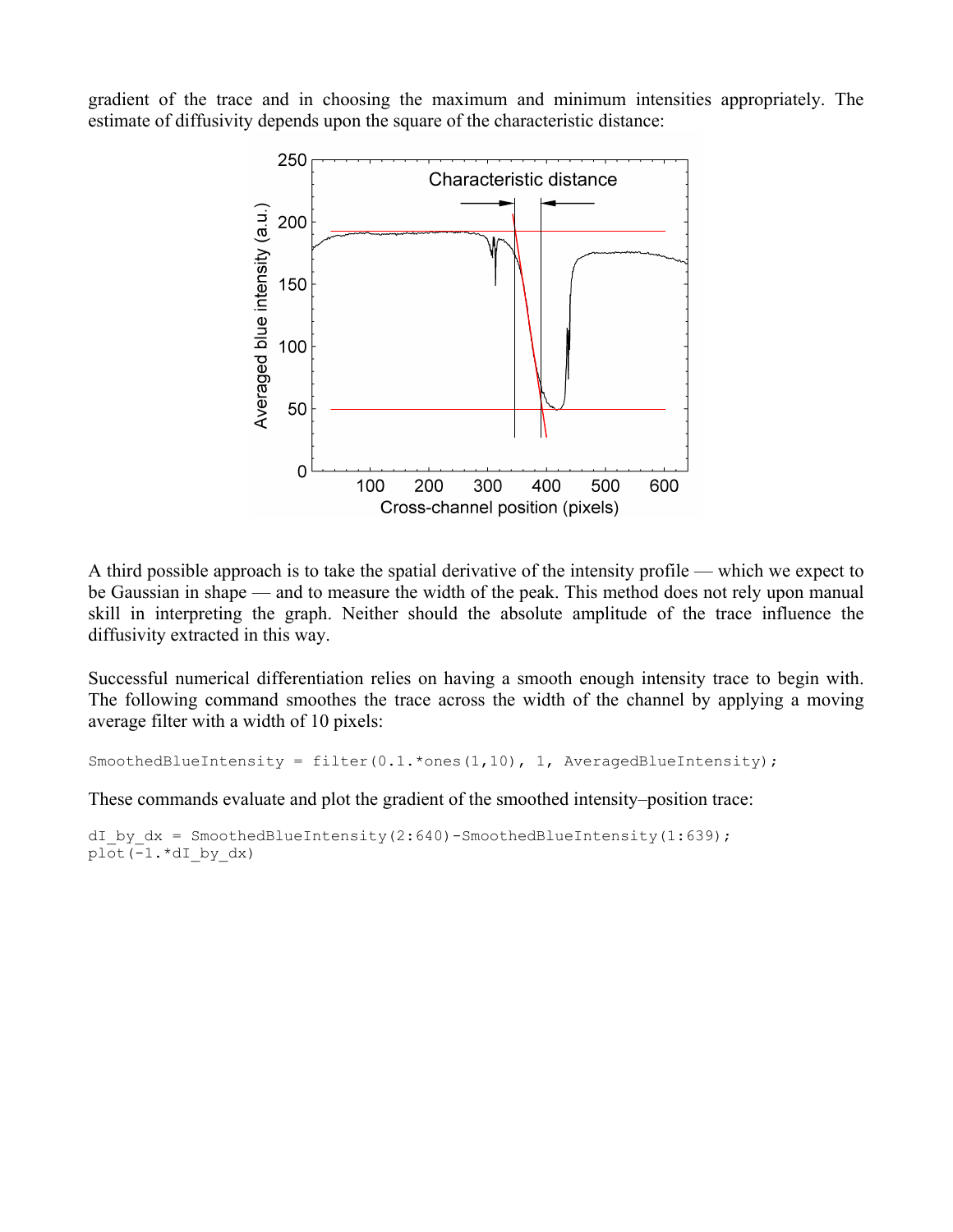

We now need to discard data from outside the edges of the channel, and normalize the intensity– position gradient. Having normalized the gradient, we can automatically find a characteristic width *w* of the peak and calculate an estimate of diffusivity:



NormalizedGradient = dI by dx(330:420)./min(dI by dx(330:420)); plot(NormalizedGradient,'k.-');

% finds the indices of values in NormalizedGradient that are greater than 0.5 CentralPeak = find(NormalizedGradient> $0.5$ );

% finds distance w in pixels  $w = max(size(CentralPeak))/2;$